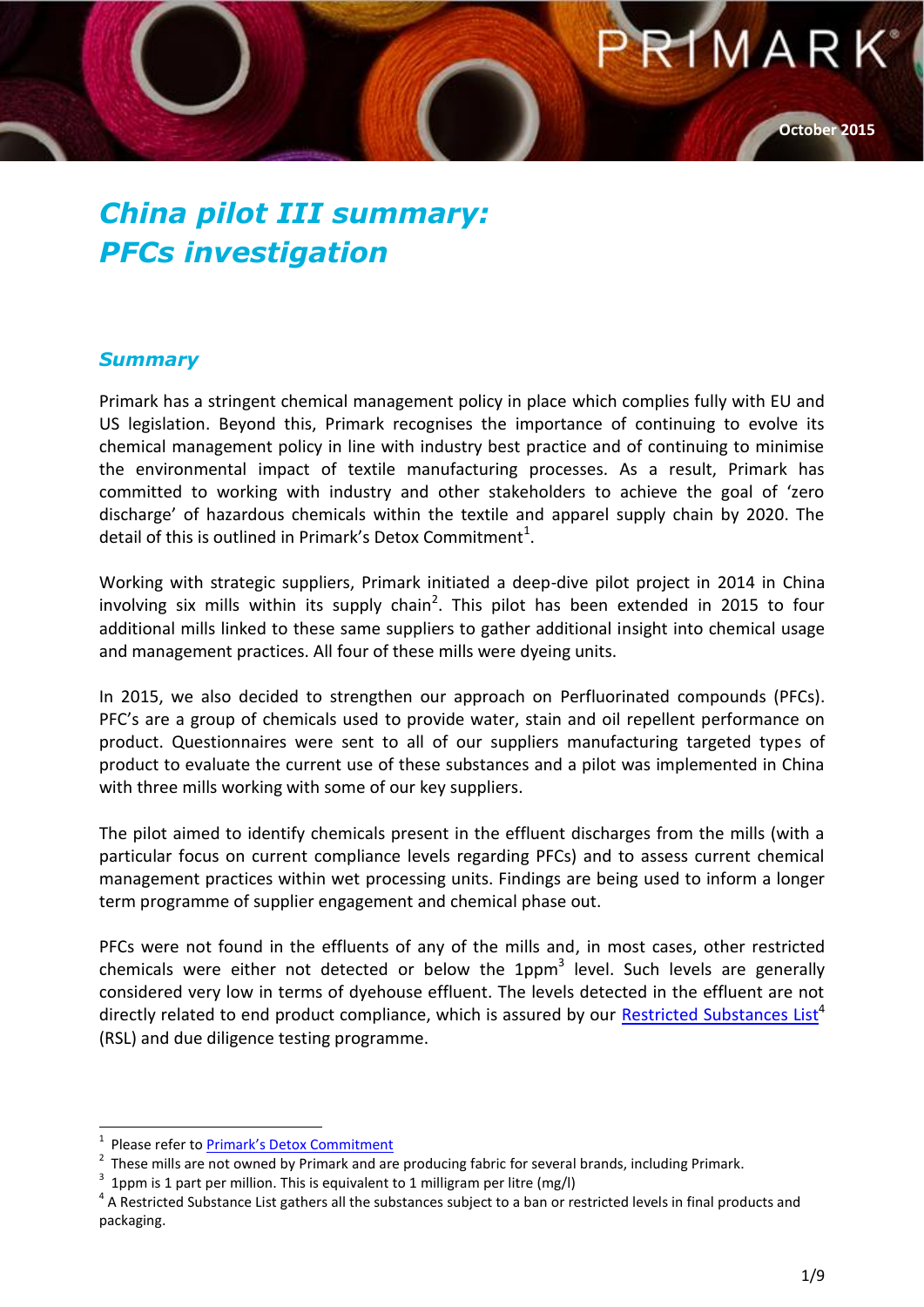### MAR

#### *Methodology*

Independent testing, inspection and certification provider [Bureau Veritas](http://www.bureauveritas.com/wps/wcm/connect/bv_com/group) was selected as the third party laboratory to test water samples from each factory. Our other project partner on this pilot as the chemical management audit expert was Huntsman Textile Service (HTS), an active advisor to the ZDHC group<sup>5</sup>.

- 1. Technicians from Bureau Veritas visited each factory to collect samples of incoming water, wastewater before treatment and wastewater after treatment where in-house effluent treatment plants<sup>6</sup> (ETP) were available. In cases where no ETP facilities were available, only two samples were collected: incoming water and discharge water. These samples were tested for 117 chemical analytes of concern within the 11 priority classes of hazardous chemicals.
- 2. HTS requested the facilities send them mandatory documents at least a week prior to the audit date<sup>7</sup>.
- 3. Auditors from HTS then visited the production sites to review all the documentation with the facility staff and then to audit all manufacturing processes, storage area, lab, waste water treatment plant if any, etc., during a factory site tour with the site management.
- 4. HTS also reviewed the water analysis data provided by Bureau Veritas in order to identify potential sources of hazardous chemicals detected in the samples and to advise on possible steps to ensure their elimination.
- 5. Corrective Action Plans (CAP) were shared with the mills, outlining general improvement areas in relation to chemical management practices and recommending specific chemical substitutions in order to switch to safer alternatives.

### **HUNTSMAN**

Enriching lives through innovation

l <sup>5</sup> Primark is member of <u>ZDHC</u> (Zero Discharge of Hazardous Chemicals), a group of major apparel and footwear brands and retailers working collaboratively to help lead the industry towards zero discharge of hazardous chemicals by 2020.

 $^6$  Effluent Treatment Plant: facility used to clean the contaminated waste waters from the mills before being released.

<sup>7</sup> See Appendix 1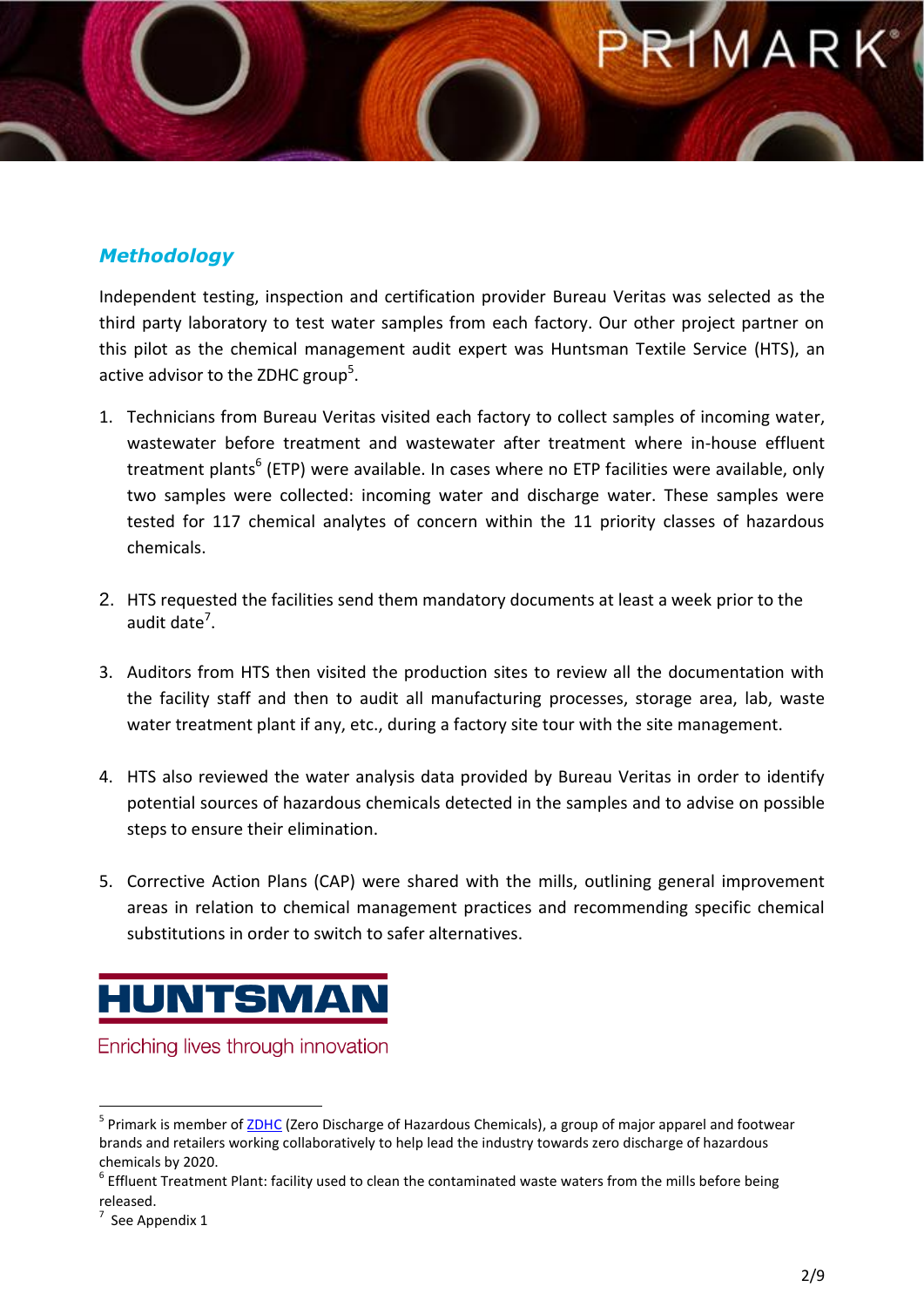RIMARK

*Results*

Of the three mills participating in the pilot, two had their own ETP and one had no ETP.

#### **The following chemicals were not detected in any of the samples at the mills:**

| <b>Priority Chemical Groups</b>                              | <b>Incoming water</b> | <b>Water before</b><br>treatment | <b>Water after</b><br>treatment |
|--------------------------------------------------------------|-----------------------|----------------------------------|---------------------------------|
| <b>PFCs</b>                                                  | <b>ND</b>             | <b>ND</b>                        | <b>ND</b>                       |
| <b>Brominated and Chlorinated Flame</b><br><b>Retardants</b> | <b>ND</b>             | <b>ND</b>                        | <b>ND</b>                       |
| <b>Azo Dyes</b>                                              | <b>ND</b>             | <b>ND</b>                        | <b>ND</b>                       |
| <b>Organotin Compounds</b>                                   | <b>ND</b>             | <b>ND</b>                        | <b>ND</b>                       |
| <b>Short-chained Chlorinated paraffin's</b>                  | <b>ND</b>             | <b>ND</b>                        | <b>ND</b>                       |
| <b>Chlorobenzenes</b>                                        | <b>ND</b>             | <b>ND</b>                        | <b>ND</b>                       |
| <b>Chlorophenols</b>                                         | <b>ND</b>             | <b>ND</b>                        | <b>ND</b>                       |

#### **The following chemicals were found in the samples of the following number of mills<sup>8</sup> :**

| <b>Priority Chemical</b><br><b>Groups</b> | No. of mills where<br>chemical was found in<br>inlet water | No. of mills where<br>chemical was found in<br>water before<br>treatment | No. of mills where<br>chemical was found in<br>water after treatment |
|-------------------------------------------|------------------------------------------------------------|--------------------------------------------------------------------------|----------------------------------------------------------------------|
| <b>APs and APEOs</b>                      | $\mathbf 0$                                                | 2                                                                        | $\overline{0}$                                                       |
| <b>Phthalates</b>                         | $\Omega$                                                   | 3                                                                        | $\mathbf{1}$                                                         |
| <b>Total Heavy Metals</b>                 | $\mathbf{1}$                                               | $\overline{3}$                                                           | $\overline{2}$                                                       |
| <b>Chlorinated</b><br><b>Solvents</b>     | $\Omega$                                                   | $\mathbf{1}$                                                             | $\Omega$                                                             |

 $\overline{a}$ 

 $^8$  With a reporting limit of 0.01ppm.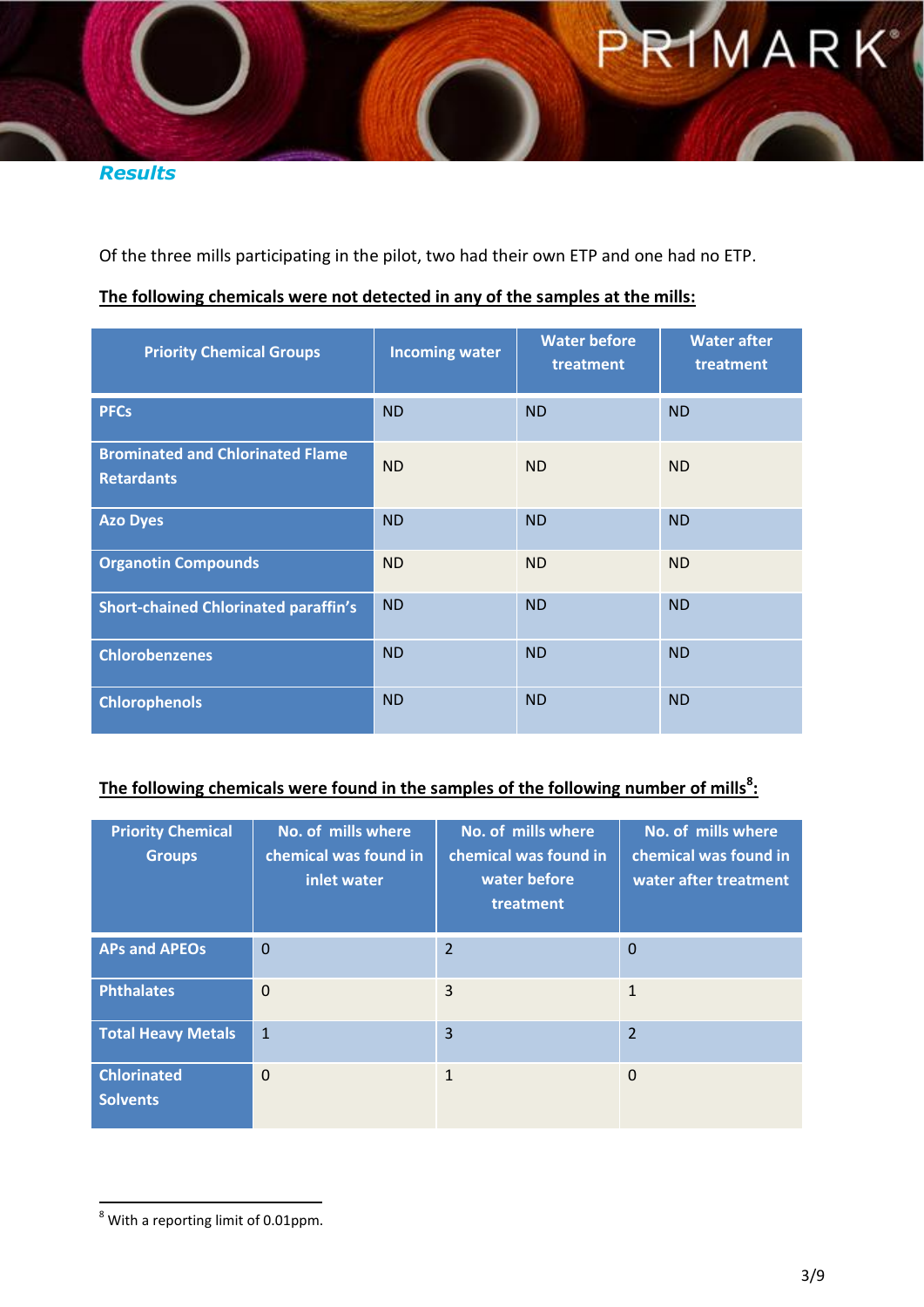#### *Effluent results summary*

#### **APEOs**

Effluent of two mills was found to contain APEO at levels below 1 ppm.

#### **Phthalates**

Effluent of three mills was found to contain phthalates at levels below 1 ppm.

#### **Total Heavy metals**

Heavy metals were found in the effluent of all three mills but in each case at levels below 1 ppm.

#### **Chlorinated solvents**

One analyte of Chlorinated solvents was found in the waste water before treatment of one of the mills.

PFCs, substances targeted in this pilot, were not found in the effluents of any mill.

Other substances of concern however were detected, but in most cases the chemicals were either below the 1ppm level, or not detected at all. Such levels (1 ppm and below) are generally considered very low in terms of dyehouse effluent. Only one incidence was found above the 1ppm level in one mill's waste water before treatment, the same chemical was not detected in the waste water after treatment.

The levels detected in the effluent are not directly related to end product compliance, which is assured by our Restricted Substances List (RSL) and due diligence testing programme.

All of the above chemical groups are included within Primark's Restricted Substances List (RSL) and have been prioritized for phase out from the supply chain. Primark is continuing to work with the mills who participated in the pilot to identify how the detected chemicals can be phased out and substituted for safer alternatives.

MARK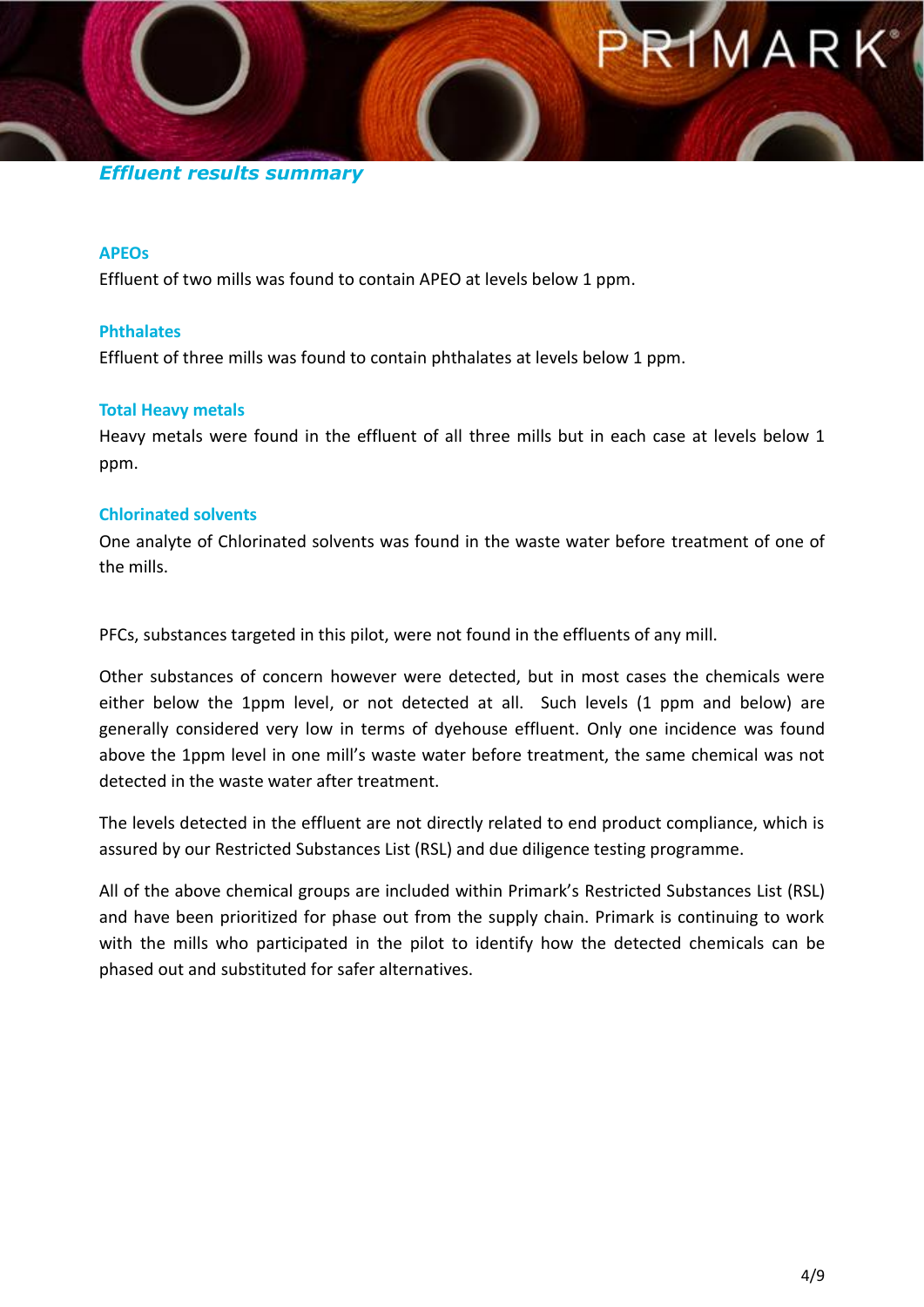## MAR

#### *Next steps*

 $\overline{\phantom{a}}$ 

Insight from the pilot has identified the following priority areas for action, both at the pilot mills and within the broader supply base as part of a long term programme:

- 1. Raise awareness of the need for and the benefits of chemical management at all levels of the supply chain
- 2. Provide comprehensive training and support on chemical management to suppliers, with a particular focus on wet processing units. The training programme should be tailored to take into account the differences across manufacturing regions, production processes and job roles
- 3. Through on-going supplier engagement and training, ensure effective phase out of chemicals which contribute to the detected levels of hazardous chemicals in the effluent and, in turn, ensure these are substituted through the sustainable phase-in of safer alternatives
- 4. Track the aforementioned substitutions and test their effectiveness through follow-up visits and on-going wastewater analysis
- 5. Ask suppliers to subsequently engage with their chemical suppliers to ensure compliance to the brand RSL and provision of all relevant documentation to support procurement of all chemical formulations
- 6. Promote purchases of chemicals that conform to the [ZDHC MRSL](http://www.primark.com/en/our-ethics/environment/~/media/ourethics/detox/pdfs/mrsl.ashx)<sup>9</sup>
- 7. Beyond chemical management, engage suppliers to set up and implement an effective environmental management system that includes assigning ownership of all EHS (Environmental Health and Safety) aspects within the factory to dedicated personnel and the provision of necessary EHS training to support this role

<sup>&</sup>lt;sup>9</sup> THE ZDHC Manufacturing Restricted Substance List (MRSL) is a list of chemical substances subject to a usage ban in facilities that process textile materials and trim parts for use in apparel and footwear.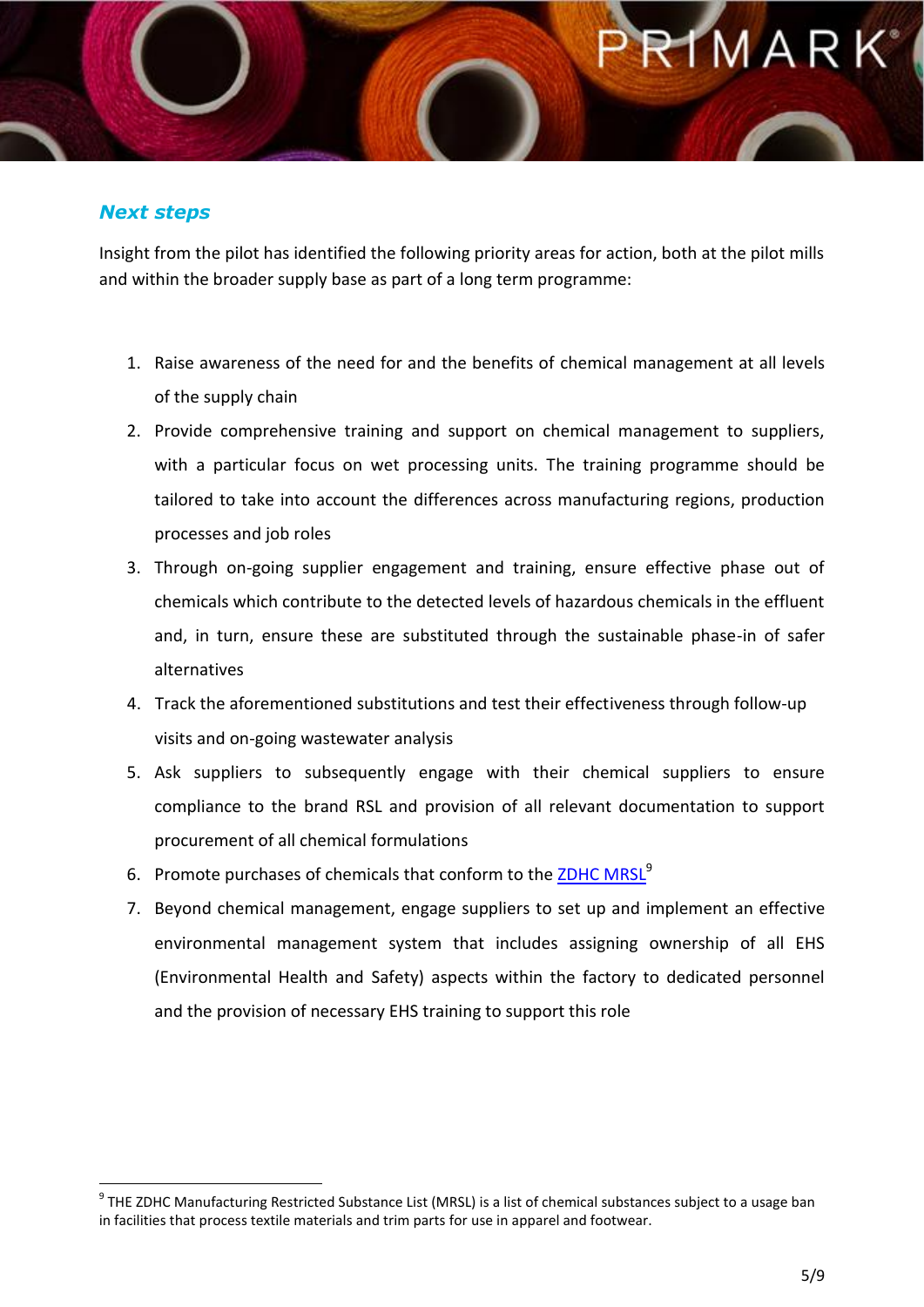#### *Appendix 1*

#### **List of the documents requested by Huntsman Textile Service:**

#### **Mandatory documentation**

- Facility Chemical Inventory List (CIL)
- Management Organization Chart
- Layout of site, and drainage pipeline including domestic and industrial sewage, and sewer etc.
- Standard Operating Procedures (SOP) for chemicals procurement, requisition, safety handling, disposal, spills, containment, etc.
- Chemical Compliance Confirmation (template) of ZHDC MRSL, etc. to be confirmed by suppliers
- Facility MRSL / RSL
- Chemical Training Records on above SOP implementation.
- Applicable licenses and permits such as water, air emissions, waste discharge, etc.
- Emission Sources inventories to air, land, and water
- Air Emission, waste effluent, waste disposal data
- Chemical risk assessments
- Survey or inspection report on use of PCB, asbestos, mercury, and ODS within the facility.
- Water source data and Energy use data
- Bulk Tank Storage Inventory
- Sample test report(s)

#### **Documentation for on-site review**

- MSDS for chemical inventory
- Inventory of chemicals and chemical usage records
- Chemical management training, emergency drill record

#### **Other optional documentation**

- Contract / written agreement with subcontractors for facility and/or equipment cleaning and maintenance
- Environment Policies.
- Nuisance / Complaints log
- Notices of Violation / Fines from a regulatory body
- Spill or incident release records. Notifications to regulatory authorities on accidents/spills etc.

MARK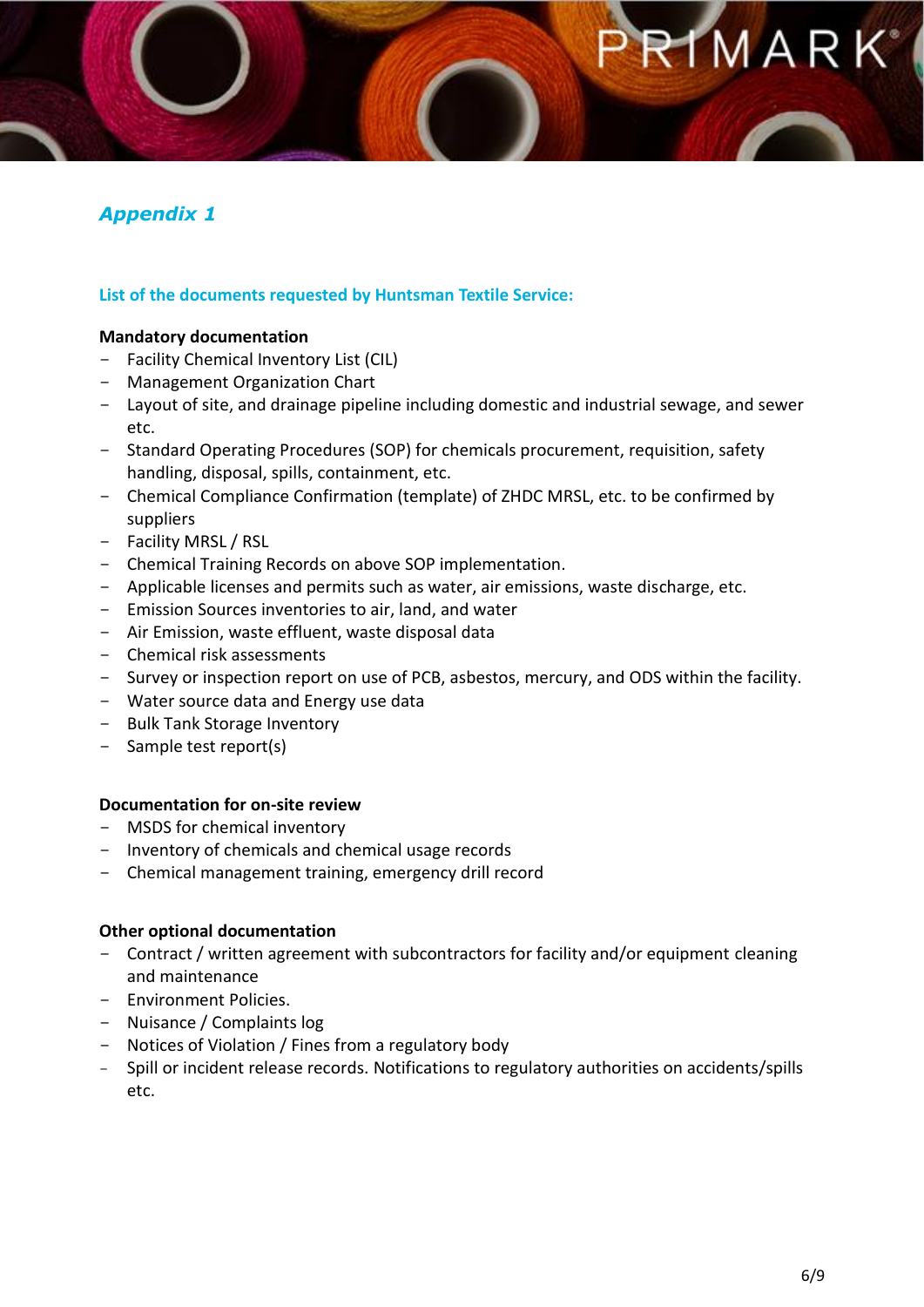# **IMARK**

#### *Appendix 2*

#### **Test results for APEO, Phthalates, Heavy Metals and Chlorinated Solvents:**

Key:

1001-Incoming water mg/l

1002-Production outlet mg/l

1003-Wastewater discharge mg/l

ND – Not Detected i.e. not present above 10ppb\*

#### **APEOs:**

|                   | 1001      | 1002      | 1003      |
|-------------------|-----------|-----------|-----------|
| Mill 1            |           |           |           |
| <b>NP</b>         | <b>ND</b> | 0.034     | <b>ND</b> |
| <b>OPEOS</b>      | <b>ND</b> | <b>ND</b> | <b>ND</b> |
| <b>NPEOS</b>      | <b>ND</b> | 0.0841    | <b>ND</b> |
| Mill 2            |           |           |           |
| <b>All APEOS</b>  | <b>ND</b> | <b>ND</b> | <b>ND</b> |
| Mill <sub>3</sub> |           |           |           |
| <b>NP</b>         | <b>ND</b> | 0.0292    | 0.0176    |
| <b>NPEOS</b>      | <b>ND</b> | 0.219     | <b>ND</b> |

*\*ppb = part per billion. Parts per billion (ppb) is the number of units of mass of a contaminant per 1000 million units of total mass. 1ppb=0.001ppm.*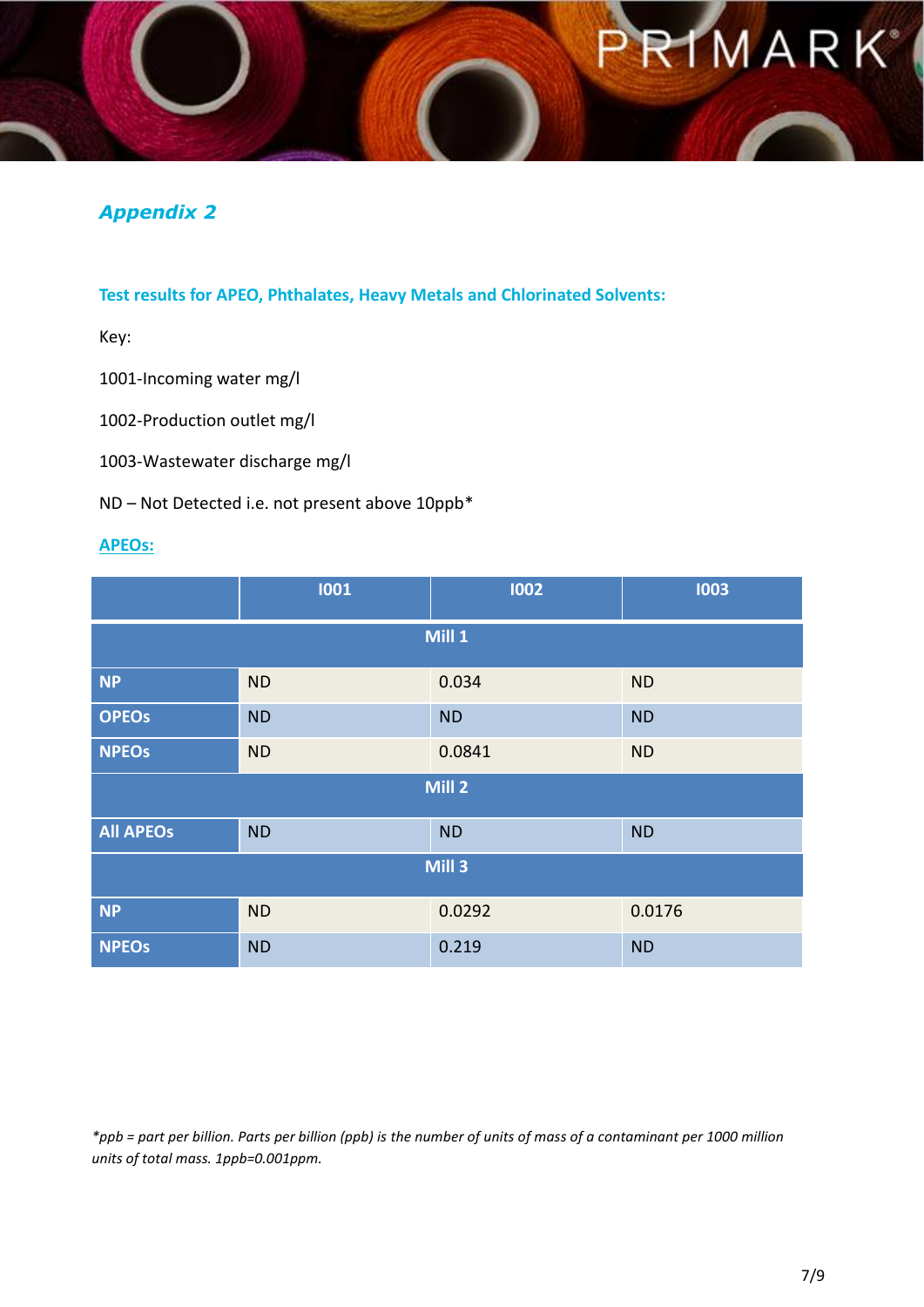## PRIMARK

#### **Phthalates:**

|                   | 1001      | 1002      | 1003      |  |
|-------------------|-----------|-----------|-----------|--|
| Mill 1            |           |           |           |  |
| <b>DEHP</b>       | <b>ND</b> | 0.0176    | 0.0216    |  |
| Mill 2            |           |           |           |  |
| <b>DEHP</b>       | <b>ND</b> | 0.03      | <b>NA</b> |  |
| Mill <sub>3</sub> |           |           |           |  |
| <b>DBP</b>        | <b>ND</b> | <b>ND</b> | <b>ND</b> |  |
| <b>DEHP</b>       | <b>ND</b> | 0.178     | <b>ND</b> |  |
| <b>DIBP</b>       | <b>ND</b> | <b>ND</b> | <b>ND</b> |  |

#### **Heavy Metals:**

|                   | 1001      | 1002   | 1003      |  |
|-------------------|-----------|--------|-----------|--|
|                   | Mill 1    |        |           |  |
| Pb                | <b>ND</b> | 0.0270 | <b>ND</b> |  |
| Sb                | <b>ND</b> | 0.0537 | 0.0164    |  |
| Co                | <b>ND</b> | 0.0130 | <b>ND</b> |  |
| <b>Ni</b>         | <b>ND</b> | 0.0809 | <b>ND</b> |  |
| Cu                | <b>ND</b> | 0.133  | <b>ND</b> |  |
| Zn                | 0.0686    | 0.500  | 0.0855    |  |
| Cr                | <b>ND</b> | 0.0608 | <b>ND</b> |  |
| Mn                | <b>ND</b> | 0.611  | 0.0869    |  |
| Mill <sub>2</sub> |           |        |           |  |
| Co                | <b>ND</b> | 0.0151 | <b>NA</b> |  |
| Cu                | <b>ND</b> | 0.0285 | <b>NA</b> |  |
| Zn                | <b>ND</b> | 0.0250 | <b>NA</b> |  |
| Cr                | <b>ND</b> | 0.0719 | <b>NA</b> |  |
| Mn                | <b>ND</b> | 0.0312 | <b>NA</b> |  |